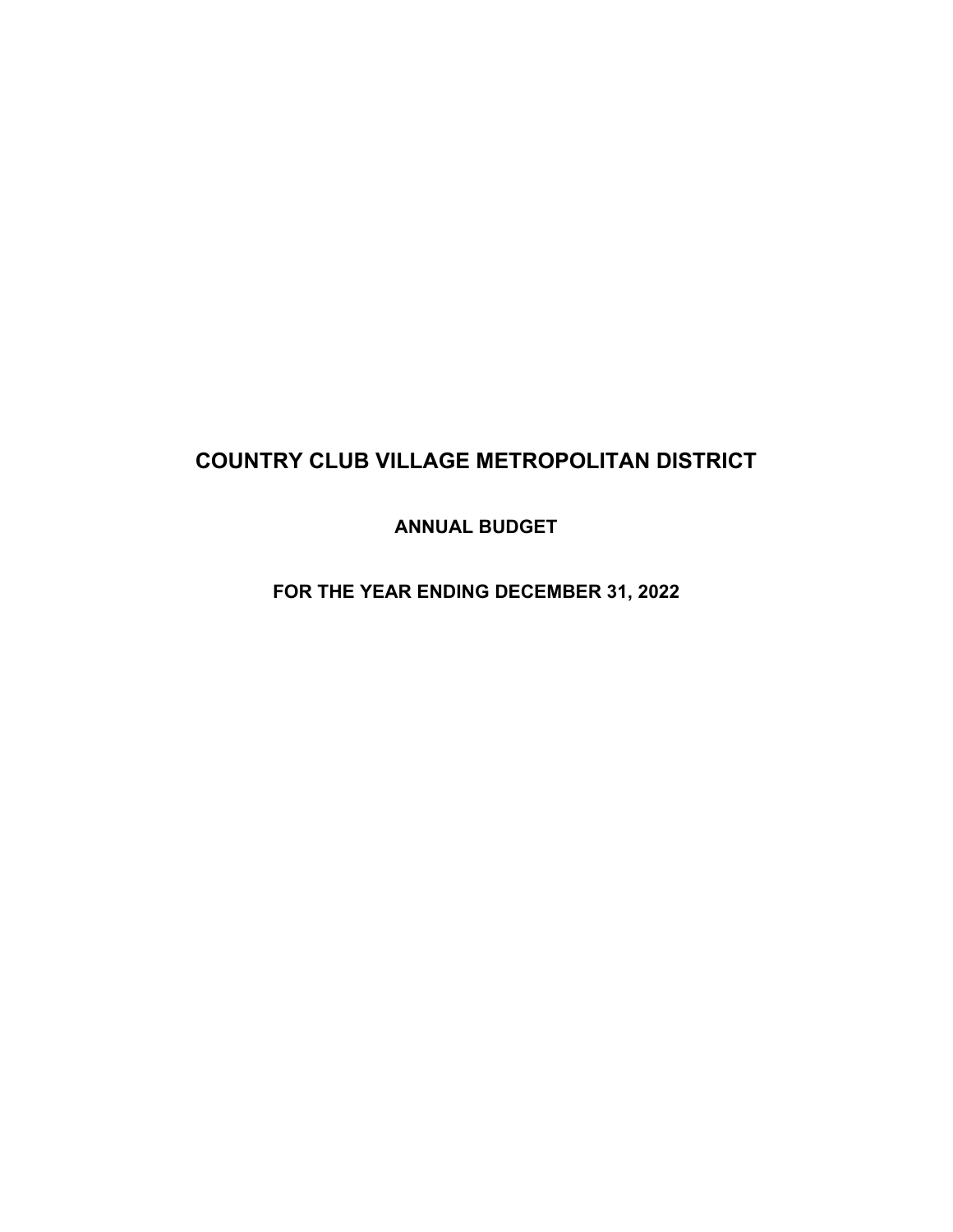#### **COUNTRY CLUB VILLAGE METROPOLITAN DISTRICT SUMMARY 2022 BUDGET WITH 2020 ACTUAL AND 2021 ESTIMATED For the Years Ended and Ending December 31,**

12/3/21

|                                                             |                          | <b>ACTUAL</b>    |                          | <b>ESTIMATED</b>         |                         | <b>BUDGET</b>    |
|-------------------------------------------------------------|--------------------------|------------------|--------------------------|--------------------------|-------------------------|------------------|
|                                                             |                          | 2020             |                          | 2021                     |                         | 2022             |
| <b>BEGINNING FUND BALANCES</b>                              | \$                       | 35,824           | \$                       | 26,815                   | \$                      | 86,741           |
| <b>REVENUES</b>                                             |                          |                  |                          |                          |                         |                  |
| Property taxes                                              |                          | 349,446          |                          | 356,222                  |                         | 398,163          |
| Specific ownership tax                                      |                          | 31,298           |                          | 35,206                   |                         | 27,871           |
| Interest income                                             |                          | 2,491            |                          | 2,539                    |                         | 219              |
| <b>Bond Proceeds</b>                                        |                          | 2,475,000        |                          |                          |                         |                  |
| <b>Total revenues</b>                                       |                          | 2,858,235        |                          | 393,967                  |                         | 426,253          |
|                                                             |                          |                  |                          |                          |                         |                  |
| <b>TRANSFERS IN</b>                                         |                          | 2,687            |                          | $\blacksquare$           |                         |                  |
|                                                             |                          |                  |                          |                          |                         |                  |
| Total funds available                                       |                          | 2,896,746        |                          | 420,782                  |                         | 512,994          |
| <b>EXPENDITURES</b>                                         |                          |                  |                          |                          |                         |                  |
| <b>General Fund</b>                                         |                          | 169,059          |                          | 130,672                  |                         | 210,000          |
| Debt Service Fund                                           |                          | 2,698,185        |                          | 203,369                  |                         | 201,500          |
| Total expenditures                                          |                          | 2,867,244        |                          | 334,041                  |                         | 411,500          |
|                                                             |                          |                  |                          |                          |                         |                  |
| <b>TRANSFERS OUT</b>                                        |                          | 2,687            |                          | $\overline{\phantom{a}}$ |                         |                  |
| Total expenditures and transfers out                        |                          |                  |                          |                          |                         |                  |
| requiring appropriation                                     |                          | 2,869,931        |                          | 334,041                  |                         | 411,500          |
| <b>ENDING FUND BALANCES</b>                                 | æ.                       | 26,815           | \$                       | 86,741                   | \$                      | 101,494          |
|                                                             |                          |                  |                          |                          |                         |                  |
| <b>EMERGENCY RESERVE</b><br><b>AVAILABLE FOR OPERATIONS</b> | \$                       | 5,000            | \$                       | 5,600                    | \$                      | 6,100            |
| TOTAL RESERVE                                               | $\overline{\mathcal{S}}$ | 17,009<br>22,009 | $\overline{\mathcal{S}}$ | 71,769<br>77,369         | $\overline{\mathbf{S}}$ | 62,640<br>68,740 |
|                                                             |                          |                  |                          |                          |                         |                  |

No assurance provided. See summary of significant assumptions.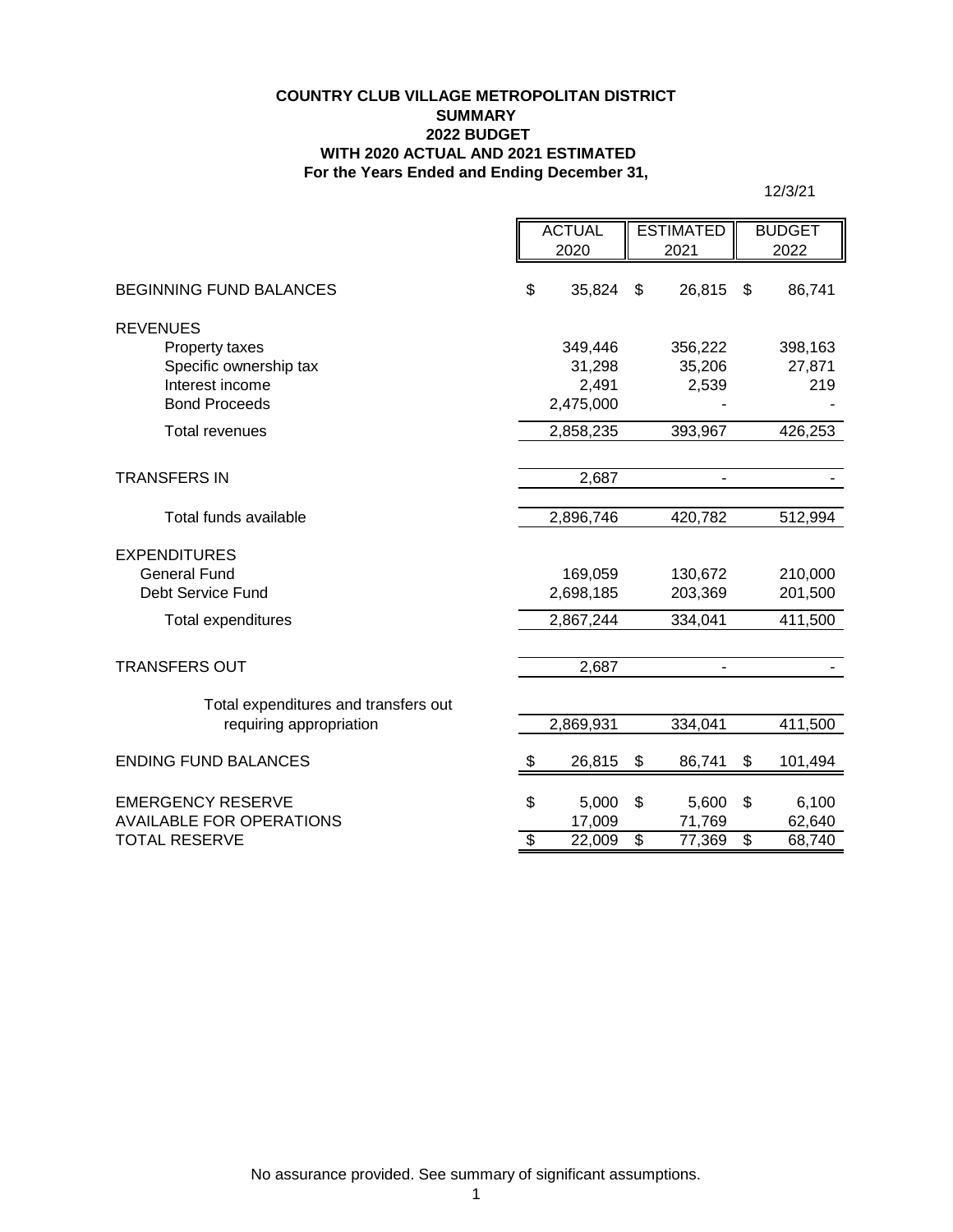#### **COUNTRY CLUB VILLAGE METROPOLITAN DISTRICT PROPERTY TAX SUMMARY INFORMATION 2022 BUDGET WITH 2020 ACTUAL AND 2021 ESTIMATED For the Years Ended and Ending December 31,**

12/3/21

|                                 | <b>ACTUAL</b> |           | <b>ESTIMATED</b> |           | <b>BUDGET</b>            |           |
|---------------------------------|---------------|-----------|------------------|-----------|--------------------------|-----------|
|                                 |               | 2020      |                  | 2021      |                          | 2022      |
|                                 |               |           |                  |           |                          |           |
|                                 |               |           |                  |           |                          |           |
| <b>ASSESSED VALUATION</b>       |               |           |                  |           |                          |           |
| Commercial                      | \$            | 7,678,890 | \$               | 6,237,540 | \$                       | 7,634,960 |
| State assessed                  |               | 60        |                  | 70        |                          | 120       |
| Vacant land                     |               | 268,850   |                  | 229,970   |                          | 12,250    |
| Personal property               |               | 581,790   |                  | 426,340   |                          | 315,920   |
| <b>Certified Assessed Value</b> | \$            | 8,529,590 | \$               | 6,893,920 | \$                       | 7,963,250 |
|                                 |               |           |                  |           |                          |           |
| <b>MILL LEVY</b>                |               |           |                  |           |                          |           |
| General                         |               | 26.375    |                  | 23.610    |                          | 23.610    |
| <b>Debt Service</b>             |               | 23.625    |                  | 26.390    |                          | 26.390    |
|                                 |               |           |                  |           |                          |           |
| Total mill levy                 |               | 50.000    |                  | 50.000    |                          | 50.000    |
|                                 |               |           |                  |           |                          |           |
| PROPERTY TAXES                  |               |           |                  |           |                          |           |
| General                         | \$            | 224,968   | \$               | 162,765   | \$                       | 188,013   |
| <b>Debt Service</b>             |               | 201,512   |                  | 181,931   |                          | 210,150   |
|                                 |               |           |                  |           |                          |           |
| Levied property taxes           |               | 426,480   |                  | 344,696   |                          | 398,163   |
| Adjustments to actual/rounding  |               | (80, 148) |                  |           |                          |           |
| Refunds and abatements          |               | 3,114     |                  | 11,527    |                          |           |
| <b>Budgeted property taxes</b>  | \$            | 349,446   | \$               | 356,223   | $\overline{\mathcal{G}}$ | 398,163   |
|                                 |               |           |                  |           |                          |           |
|                                 |               |           |                  |           |                          |           |
| <b>BUDGETED PROPERTY TAXES</b>  |               |           |                  |           |                          |           |
| General                         | \$            | 151,904   | \$               | 168,208   | \$                       | 188,013   |
| <b>Debt Service</b>             |               | 197,542   |                  | 188,014   |                          | 210,150   |
|                                 | \$            | 349,446   | \$               | 356,223   | \$                       | 398,163   |

No assurance provided. See summary of significant assumptions.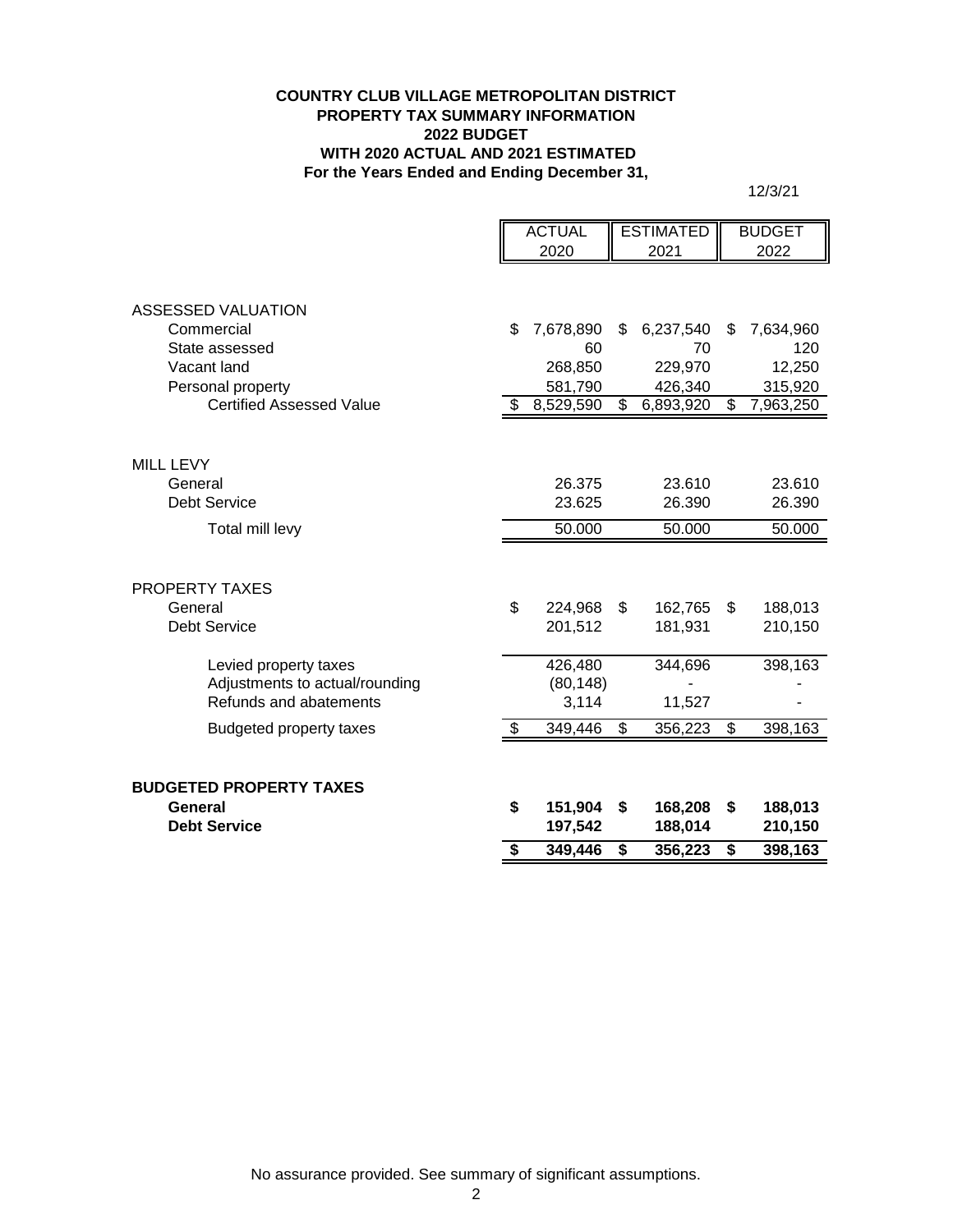#### **For the Years Ended and Ending December 31, COUNTRY CLUB VILLAGE METROPOLITAN DISTRICT GENERAL FUND 2022 BUDGET WITH 2020 ACTUAL AND 2021 ESTIMATED**

12/3/21

|                                      | <b>ACTUAL</b>   |         | <b>ESTIMATED</b> |         | <b>BUDGET</b>   |         |
|--------------------------------------|-----------------|---------|------------------|---------|-----------------|---------|
|                                      | 2020            |         | 2021             |         |                 | 2022    |
|                                      |                 |         |                  |         |                 |         |
| <b>BEGINNING FUND BALANCE</b>        | \$              | 27,195  | \$               | 22,009  | \$              | 77,369  |
|                                      |                 |         |                  |         |                 |         |
| <b>REVENUES</b>                      |                 |         |                  |         |                 |         |
| Property taxes                       |                 | 151,904 |                  | 168,208 |                 | 188,013 |
| Specific ownership tax               |                 | 13,605  |                  | 16,624  |                 | 13,161  |
| Interest income                      |                 | 1,051   |                  | 1,200   |                 | 197     |
| <b>Total revenues</b>                |                 | 166,560 |                  | 186,032 |                 | 201,371 |
|                                      |                 |         |                  |         |                 |         |
| Total funds available                |                 | 193,755 |                  | 208,041 |                 | 278,740 |
| <b>EXPENDITURES</b>                  |                 |         |                  |         |                 |         |
| General and administrative           |                 |         |                  |         |                 |         |
| Accounting                           |                 | 29,950  |                  | 17,000  |                 | 20,000  |
| Auditing                             |                 | 4,900   |                  | 4,900   |                 | 5,200   |
| <b>County Treasurer's fee</b>        |                 | 2,292   |                  | 2,483   |                 | 2,820   |
| Dues and licenses                    |                 | 421     |                  | 531     |                 | 550     |
| Insurance and bonds                  |                 | 2,910   |                  | 3,258   |                 | 3,500   |
| District management                  |                 | 11,587  |                  | 6,000   |                 | 7,500   |
| Legal services                       |                 | 4,953   |                  | 6,000   |                 | 7,500   |
| Miscellaneous                        |                 | 650     |                  | 500     |                 | 1,000   |
| Election expense                     |                 | 1,396   |                  |         |                 | 2,000   |
| Contingency                          |                 |         |                  |         |                 | 9,930   |
| Roads and Landscape Maintenance      |                 | 110,000 |                  | 90,000  |                 | 150,000 |
| <b>Total expenditures</b>            |                 | 169,059 |                  | 130,672 |                 | 210,000 |
|                                      |                 |         |                  |         |                 |         |
| <b>TRANSFERS OUT</b>                 |                 |         |                  |         |                 |         |
| Transfers to other fund              |                 | 2,687   |                  | ÷,      |                 |         |
|                                      |                 |         |                  |         |                 |         |
| Total expenditures and transfers out |                 |         |                  |         |                 |         |
| requiring appropriation              |                 | 171,746 |                  | 130,672 |                 | 210,000 |
|                                      |                 |         |                  |         |                 |         |
| <b>ENDING FUND BALANCE</b>           | \$              | 22,009  | \$               | 77,369  | \$              | 68,740  |
| <b>EMERGENCY RESERVE</b>             | \$              | 5,000   | \$               | 5,600   | \$              | 6,100   |
| <b>AVAILABLE FOR OPERATIONS</b>      |                 | 17,009  |                  | 71,769  |                 | 62,640  |
| <b>TOTAL RESERVE</b>                 | $\overline{\$}$ | 22,009  | \$               | 77,369  | $\overline{\$}$ | 68,740  |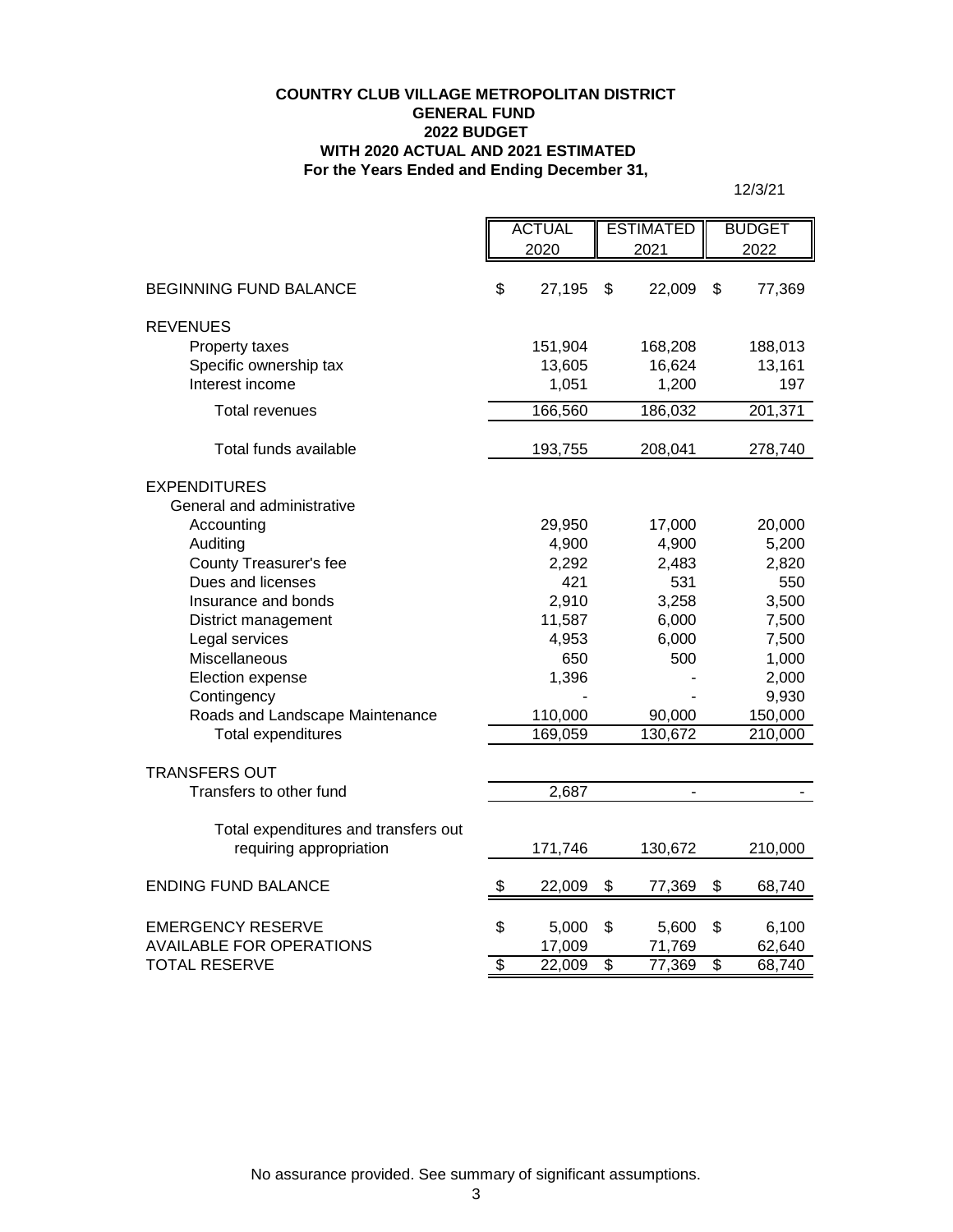#### **COUNTRY CLUB VILLAGE METROPOLITAN DISTRICT DEBT SERVICE FUND 2022 BUDGET WITH 2020 ACTUAL AND 2021 ESTIMATED For the Years Ended and Ending December 31,**

12/3/21

|                                      | <b>ACTUAL</b><br><b>ESTIMATED</b> |           | <b>BUDGET</b> |                |    |         |
|--------------------------------------|-----------------------------------|-----------|---------------|----------------|----|---------|
|                                      |                                   | 2020      |               | 2021           |    | 2022    |
| <b>BEGINNING FUND BALANCE</b>        | \$                                | 8,629     | \$            | 4,806          | \$ | 9,372   |
| <b>REVENUES</b>                      |                                   |           |               |                |    |         |
| Property taxes                       |                                   | 197,542   |               | 188,014        |    | 210,150 |
| Specific ownership tax               |                                   | 17,693    |               | 18,582         |    | 14,710  |
| Interest income                      |                                   | 1,440     |               | 1,339          |    | 22      |
| Bond proceeds                        |                                   | 2,475,000 |               |                |    |         |
| <b>Total revenues</b>                |                                   | 2,691,675 |               | 207,935        |    | 224,882 |
| <b>TRANSFERS IN</b>                  |                                   |           |               |                |    |         |
| Transfers from other funds           |                                   | 2,687     |               | $\blacksquare$ |    |         |
| Total funds available                |                                   | 2,702,991 |               | 212,741        |    | 234,254 |
| <b>EXPENDITURES</b>                  |                                   |           |               |                |    |         |
| General and administrative           |                                   |           |               |                |    |         |
| County Treasurer's fee               |                                   | 2,980     |               | 2,775          |    | 3,152   |
| Paying agent fees                    |                                   | 300       |               | 1,500          |    | 1,500   |
| Contingency                          |                                   |           |               |                |    | 1,729   |
| <b>Debt Service</b>                  |                                   |           |               |                |    |         |
| Bond interest - Series 2014          |                                   | 61,475    |               |                |    |         |
| Bond interest - Series 2020          |                                   | 24,923    |               | 74,094         |    | 70,119  |
| Bond principal - Series 2014         |                                   | 2,380,000 |               |                |    |         |
| Bond principal - Series 2020         |                                   | 145,000   |               | 125,000        |    | 125,000 |
| Bond issue costs                     |                                   | 83,507    |               |                |    |         |
| <b>Total expenditures</b>            |                                   | 2,698,185 |               | 203,369        |    | 201,500 |
| Total expenditures and transfers out |                                   |           |               |                |    |         |
| requiring appropriation              |                                   | 2,698,185 |               | 203,369        |    | 201,500 |
| <b>ENDING FUND BALANCE</b>           | \$                                | 4,806     | \$            | 9,372          | \$ | 32,754  |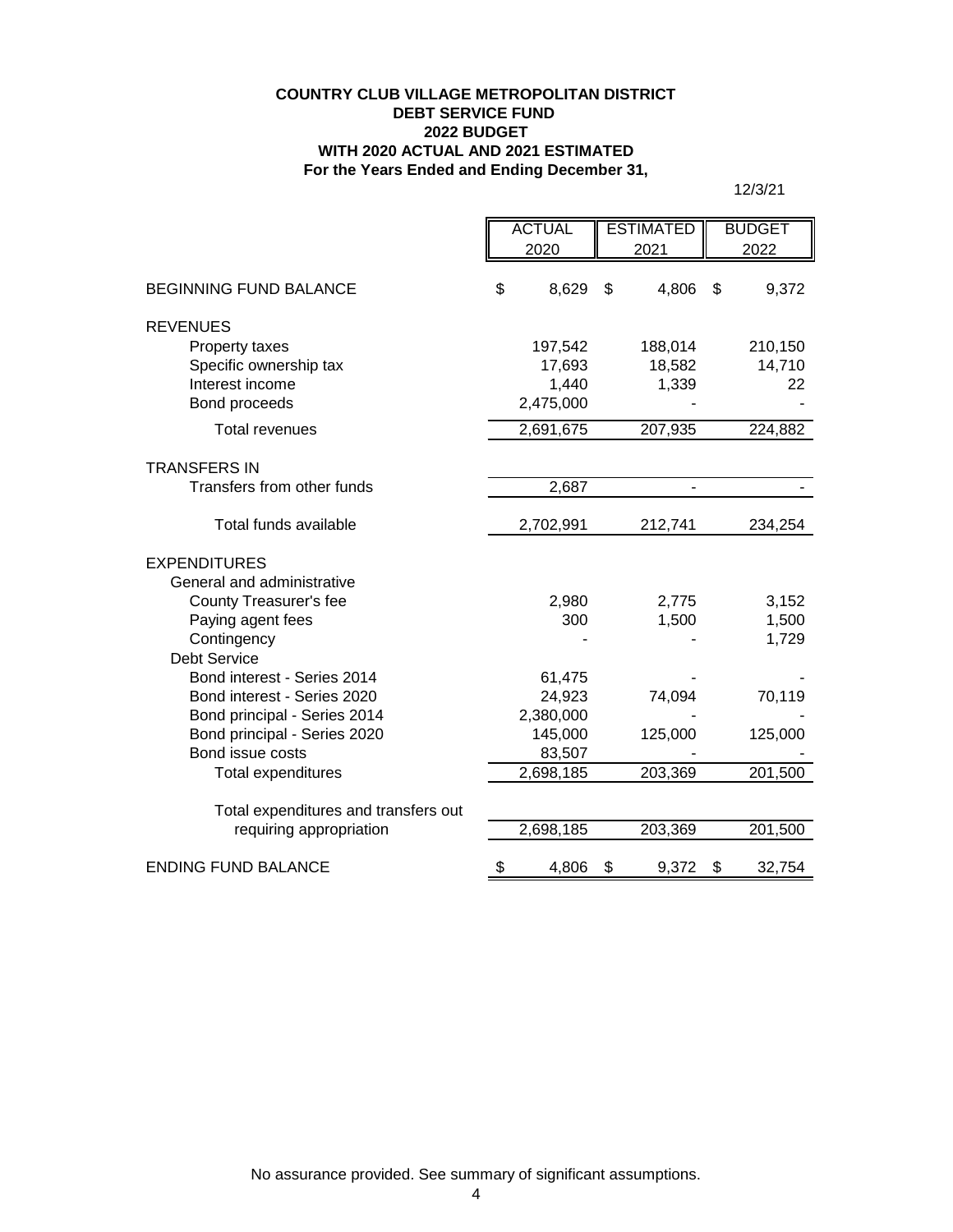#### **COUNTRY CLUB VILLAGE METROPOLITAN DISTRICT 2022 BUDGET SUMMARY OF SIGNIFICANT ASSUMPTIONS**

## **Services Provided**

The District was organized on November 9, 2005, to provide construction and financing for streets, traffic and safety controls, water and sanitation, drainage and park and recreation facilities and improvements, and operation and maintenance of the District. The District's service area is located entirely within the boundaries of the City of Westminster, Adams County, Colorado.

District voters approved authorization to increase property taxes up to \$100,000 annually, as necessary, to pay for the operations and maintenance expenditures of the District. Debt authorization was approved in the amount of \$43,000,000 (of which \$7,000,000 is for debt refunding) for the above listed facilities. The election also allows the District to retain all revenues without regard to the limitations contained in Article X, Section 20 of the Colorado constitution or any other law.

The District prepares its budget on the modified accrual basis of accounting in accordance with the requirements of Colorado Revised Statutes C.R.S. 29-1-105 using its best estimates as of the date of the budget hearing. These estimates are based on expected conditions and its expected course of actions. The assumptions disclosed herein are those that the District believes are significant to the budget. There will usually be differences between the budget and actual results, because events and circumstances frequently do not occur as expected, and those differences may be material.

## **Revenues**

#### **Property Taxes**

Property taxes are levied by the District's Board of Directors. The levy is based on assessed valuations determined by the County Assessor generally as of January 1 of each year. The levy is normally set by December 15 by certification to the County Commissioners to put the tax lien on the individual properties as of January 1 of the following year. The County Treasurer collects the determined taxes during the ensuing calendar year. The taxes are payable by April or, if in equal installments, at the taxpayer's election, in February and June. Delinquent taxpayers are notified in August and generally sales of the tax liens on delinquent properties are held in November or December. The County Treasurer remits the taxes collected monthly to the District.

The calculation of the taxes levied is displayed on the Property Tax Summary page of the budget using the adopted mill levy imposed by the District.

#### **Specific Ownership Taxes**

Specific ownership taxes are set by the State and collected by the County Treasurer, primarily on vehicle licensing within the County as a whole. The specific ownership taxes are allocated by the County Treasurer to all taxing entities within the County. The budget assumes that the District's share will be equal to approximately 7% of the property taxes, collected by the District.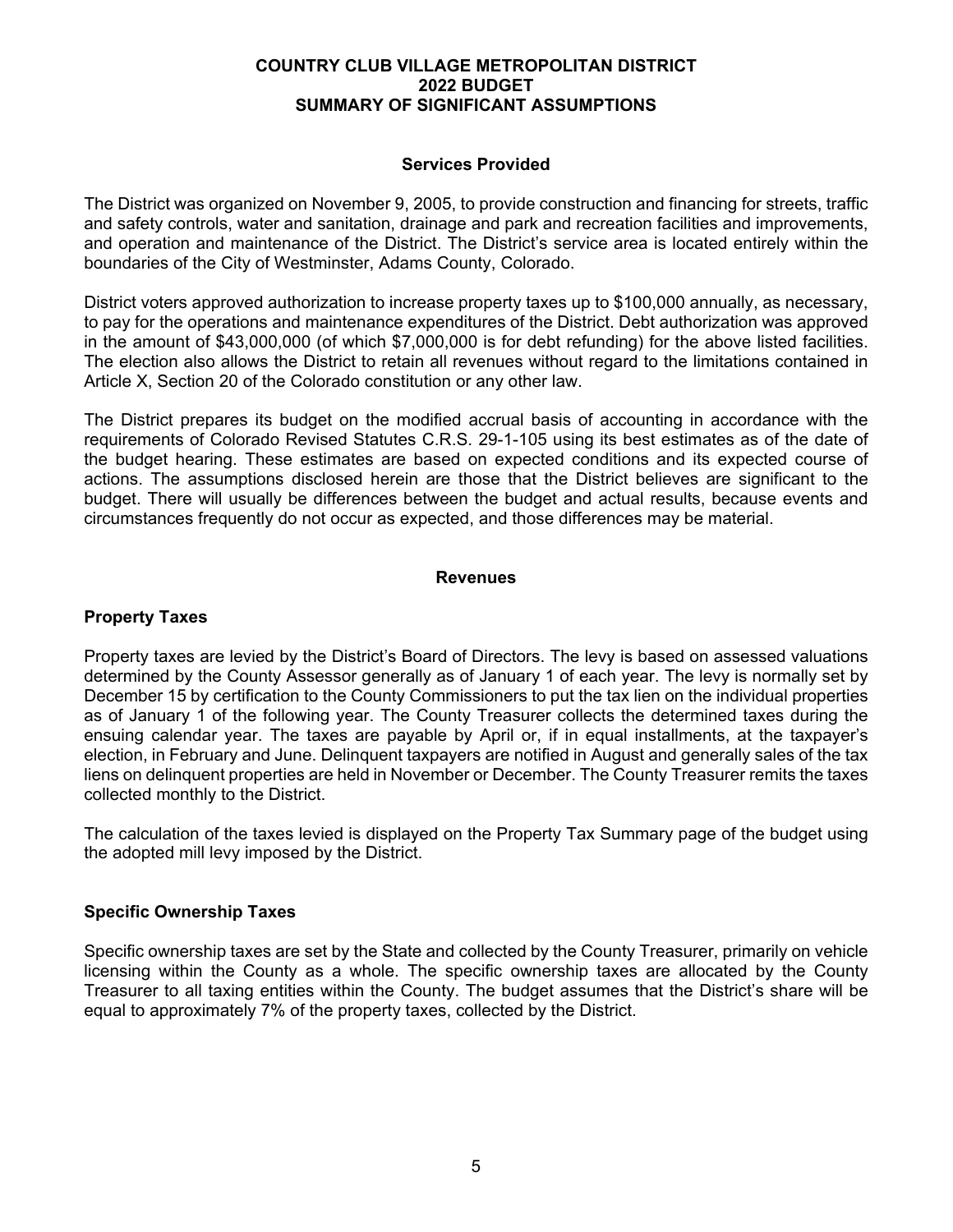#### **COUNTRY CLUB VILLAGE METROPOLITAN DISTRICT 2022 BUDGET SUMMARY OF SIGNIFICANT ASSUMPTIONS**

## **Revenues** – (continued)

#### **Net Investment Income**

Interest earned on the District's available funds has been estimated based on an average interest rate of approximately 0.1%.

## **Expenditures**

## **Administrative and Operating Expenditures**

Administrative and operating expenditures include the estimated services necessary to maintain the District's administrative viability such as legal, management, accounting, insurance, landscaping and meeting expenditures.

## **County Treasurer's Fees**

County Treasurer's fees have been computed at 1.5% of property tax collections.

## **Debt Service**

Debt service payments are provided based on the debt amortization schedule for the 2020 General Obligation Limited Tax Refunding Bonds (discussed under Debt and Leases).

#### **Debt and Leases**

The District issued \$2,950,000 General Obligation Limited Tax Refunding Bonds, Series 2014, on December 10, 2014, with an interest rate of 3.78%. Interest is payable semiannually on June 1 and December 1, and principal payable annually on December 1. There is no reserve or surplus requirement on the bonds. The bonds are subject to optional redemption at any date prior to December 1, 2024, with a redemption premium of 2.00%, and thereafter without premium.

The Bonds are limited tax general obligations of the District secured by and payable from the Pledged Revenue consisting of the moneys derived by the District from the following sources, net of any costs of collection: (a) the Required Mill Levy; (b) the portion of the Specific Ownership Tax which is collected as a result of the imposition of the Required Mill Levy; and (c) any other legally available monies of the District credited to the Bond Fund. The District has covenanted to levy an ad valorem mill levy upon all taxable property of the District in an amount sufficient to pay the principle of and interest on the Bonds as the same become due and payable, but in amount not in excess of 50 mills in any calendar year (subject to adjustment for changes occurring after the issuance of the Bonds in the method of calculating assessed valuation).

The Series 2014 Bonds were refunded with the reissuance of the Series 2020 Bonds.

The District issued the 2020 Bonds on August 7, 2020, in the par amount of \$2,475,000. Proceeds from the sale of the 2020 Bonds were used to: (a) refinance the District's General Obligation Limited Tax Refunding Bonds, Series 2014 (the 2014 Bonds) at a lower interest rate to eliminate the balloon payment for the 2014 Bonds that would have been due December 1, 2029, and (b) pay costs of issuance of the 2020 Bonds.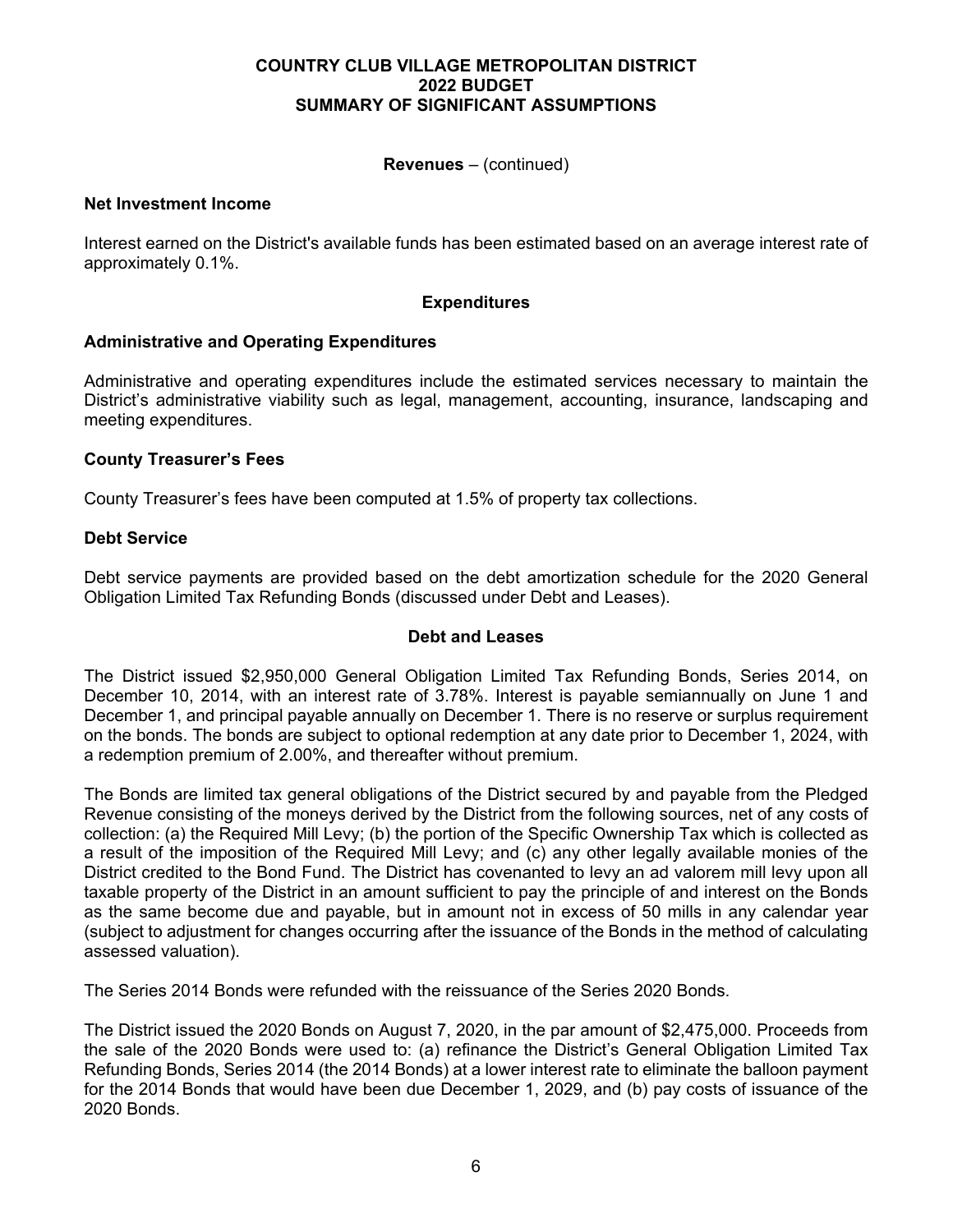#### **COUNTRY CLUB VILLAGE METROPOLITAN DISTRICT 2022 BUDGET SUMMARY OF SIGNIFICANT ASSUMPTIONS**

#### **Debt and Leases –** (continued)

The 2020 Bonds bear interest at 3.180% per annum and are payable semiannually on June 1 and December 1 (each an Interest Payment Date), beginning on December 1, 2020. Annual mandatory sinking fund principal payments are due on December 1, beginning on December 1, 2020. The 2020 Bonds mature on December 1, 2035.

The Bond Resolution requires that the District impose a Required Mill Levy upon all taxable property of the District each year in an amount sufficient to pay the principal of, premium if any, and interest on the 2020 Bonds as the same become due and payable, but not in excess of 50 mills (subject to adjustment for changes in the method of calculating assessed valuation after February 13, 2006).

The 2020 Bonds are subject to redemption prior to maturity, at the option of the District, on December 1, 2027, and on any Interest Payment Date thereafter, upon payment of par, accrued interest, and a redemption premium of a percentage of the principal amount so redeemed, as follows:

| Date of Redemption                | <b>Redemption Premium</b> |
|-----------------------------------|---------------------------|
| December 1, 2027 and June 1, 2028 | 3.00%                     |
| December 1, 2028 and June 1, 2029 | 2.00                      |
| December 1, 2029 and June 1, 2030 | 1.00                      |
| December 1, 2030 and any Interest |                           |
| Payment Date thereafter           | ი იი                      |

The method of calculating assessed valuation of residential assessment rates in the State of Colorado changed from 7.20% to 7.15% for property tax year 2019. Adjustment to the mill levy cap is not anticipated due to the commercial nature of the District.

The District has no operating or capital leases.

# **Reserve Funds**

# **Emergency Reserve**

The District has provided for an Emergency Reserve equal to at least 3% of the fiscal year spending for 2022, as defined under TABOR.

**This information is an integral part of the accompanying budget**.